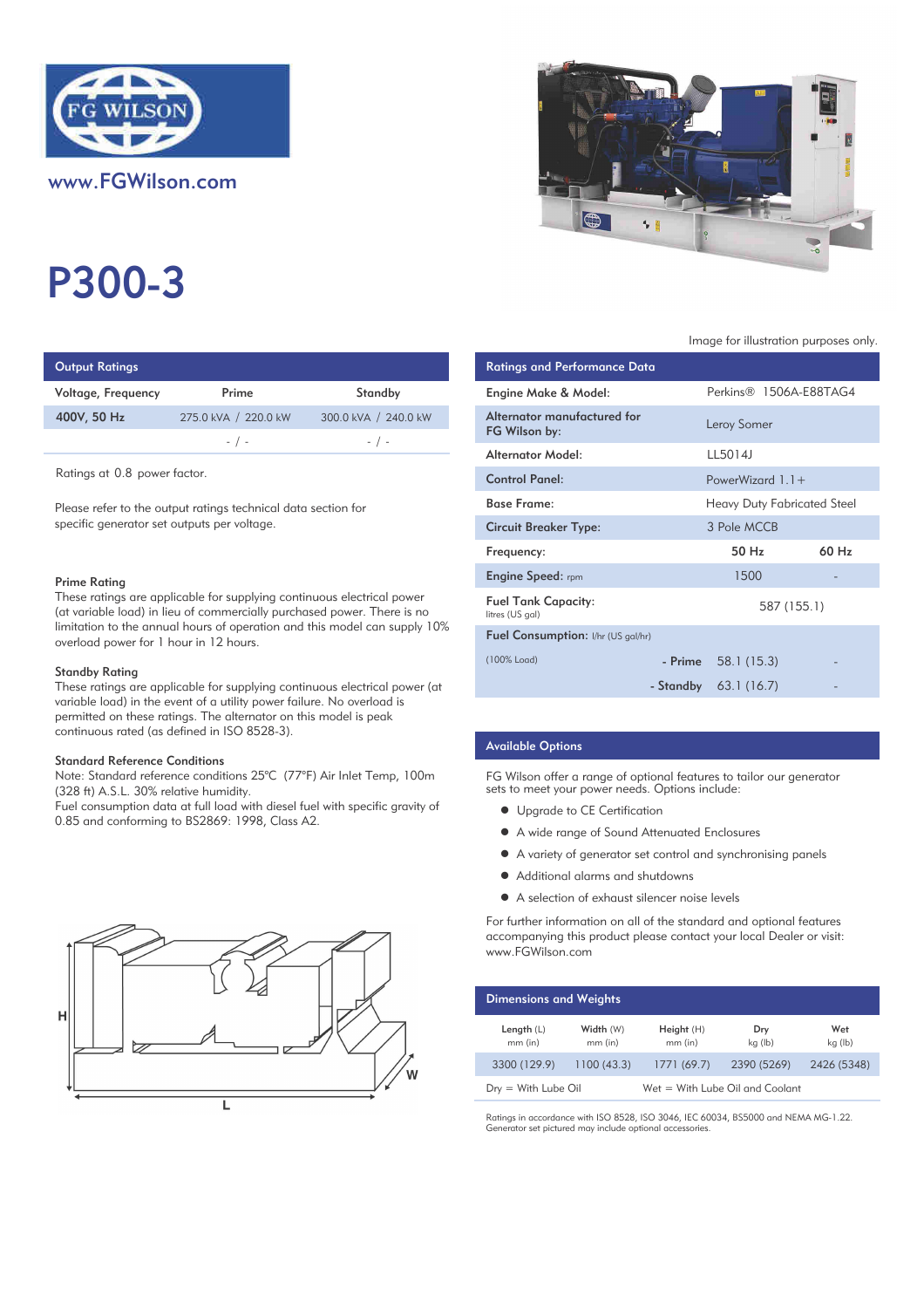| <b>Engine Technical Data</b>                                |       |                                                 |  |  |
|-------------------------------------------------------------|-------|-------------------------------------------------|--|--|
| No. of Cylinders / Alignment:                               |       | 6 / In Line                                     |  |  |
| Cycle:                                                      |       | 4 Stroke                                        |  |  |
| Bore / Stroke: mm (in)                                      |       | 112.0 (4.4)/149.0 (5.9)                         |  |  |
| Induction:                                                  |       | Turbocharged Air To Air<br><b>Charge Cooled</b> |  |  |
| <b>Cooling Method:</b>                                      |       | Water                                           |  |  |
| <b>Governing Type:</b>                                      |       | Flectronic                                      |  |  |
| <b>Governing Class:</b>                                     |       | ISO 8528 G2                                     |  |  |
| <b>Compression Ratio:</b>                                   |       | 16.1:1                                          |  |  |
| Displacement:   (cu. in)                                    |       | 8.8 (537.0)                                     |  |  |
| <b>Moment of Inertia:</b> $kg \, m^2$ (lb/in <sup>2</sup> ) |       | 2.40 (8212)                                     |  |  |
| <b>Engine Electrical System:</b>                            |       |                                                 |  |  |
| - Voltage / Ground                                          |       | 24/Negative                                     |  |  |
| - Battery Charger Amps                                      |       | 45                                              |  |  |
| Weight: $kg (lb)$                                           | - Dry | 778 (1715)                                      |  |  |
|                                                             | - Wet | 800 (1764)                                      |  |  |

| Air Systems                                                        | 50 Hz         | 60 Hz |
|--------------------------------------------------------------------|---------------|-------|
| Air Filter Type:                                                   | Paper Element |       |
| <b>Combustion Air Flow:</b> m <sup>3</sup> /min (cfm)              |               |       |
| - Prime                                                            | 15.1(533)     |       |
| - Standby                                                          | 16.4(579)     |       |
| Max. Combustion Air Intake<br><b>Restriction:</b> kPa (in $H_2O$ ) | 6.2(24.9)     |       |

| <b>Cooling System</b>                                                     | 50 Hz                  | $60$ Hz |
|---------------------------------------------------------------------------|------------------------|---------|
| Cooling System Capacity: I (US gal)                                       | 36.0(9.5)              |         |
| Water Pump Type:                                                          | Centrifugal            |         |
| Heat Rejected to Water & Lube Oil:                                        |                        |         |
| kW (Btu/min)                                                              | - Prime 113.0 (6426)   |         |
|                                                                           | - Standby 115.0 (6540) |         |
| Heat Radiation to Room: Heat radiated from engine and alternator          |                        |         |
| kW (Btu/min)                                                              | $-$ Prime $31.3(1780)$ |         |
|                                                                           | - Standby 33.5 (1905)  |         |
| Radiator Fan Load: kW (hp)                                                | 7.7(10.3)              |         |
| Radiator Cooling Airflow: $m^3/m$ in (cfm)                                | 437.7 (15457)          |         |
| <b>External Restriction to</b><br><b>Cooling Airflow:</b> Pa (in $H_2O$ ) | 125(0.5)               |         |

Designed to operate in ambient conditions up to 50°C (122°F).<br>Contact your local FG Wilson Dealer for power ratings at specific site conditions.

| <b>Lubrication System</b>      |                    |
|--------------------------------|--------------------|
| Oil Filter Type:               | Spin-On, Full Flow |
| Total Oil Capacity: I (US gal) | 39.0 (10.3)        |
| Oil Pan: $(US gal)$            | 36.0(9.5)          |
| Oil Type:                      | API CI-4 0W-30     |
| <b>Oil Cooling Method:</b>     | Water              |

| <b>Exhaust System</b>                           | $50$ Hz                | $60$ Hz |
|-------------------------------------------------|------------------------|---------|
| Maximum Allowable Back Pressure:<br>kPa (in Hg) | 10.0(3.0)              |         |
| <b>Exhaust Gas Flow:</b> $m^3/m$ in (cfm)       |                        |         |
|                                                 | $-$ Prime $41.5(1466)$ |         |
|                                                 | - Standby $46.3(1635)$ |         |
| Exhaust Gas Temperature: °C (°F)                |                        |         |
|                                                 | $-$ Prime $574(1065)$  |         |
|                                                 | - Standby 576 (1069)   |         |
|                                                 |                        |         |

| Performance                        |           | $50$ Hz        | 60 Hz                    |
|------------------------------------|-----------|----------------|--------------------------|
| <b>Engine Speed:</b> rpm           |           | 1500           |                          |
| <b>Gross Engine Power: kW (hp)</b> |           |                |                          |
|                                    | - Prime   | 258.0 (346.0)  |                          |
|                                    | - Standby | 281.0 (377.0)  | $\overline{\phantom{0}}$ |
| <b>BMEP:</b> $kPa$ (psi)           |           |                |                          |
|                                    | - Prime   | 2344.0 (339.9) |                          |
|                                    | - Standby | 2552.0 (370.2) |                          |

L

| <b>Fuel System</b>                              |                                           |             |                            |           |  |
|-------------------------------------------------|-------------------------------------------|-------------|----------------------------|-----------|--|
| Replaceable Element<br><b>Fuel Filter Type:</b> |                                           |             |                            |           |  |
| Recommended Fuel:                               |                                           |             | Class A2 Diesel or BSEN590 |           |  |
|                                                 | <b>Fuel Consumption:</b> I/hr (US gal/hr) |             |                            |           |  |
|                                                 | 110%                                      | 100%        | 75%                        | 50%       |  |
| Prime                                           | Load                                      | Load        | Load                       | Load      |  |
| 50 Hz                                           | 63.4 (16.7)                               | 58.1 (15.3) | 44.1 (11.6)                | 31.5(8.3) |  |
| 60 Hz                                           |                                           |             |                            |           |  |
|                                                 |                                           |             |                            |           |  |
|                                                 |                                           | 100%        | 75%                        | 50%       |  |
| <b>Standby</b>                                  |                                           | Load        | Load                       | Load      |  |
| 50 Hz                                           |                                           | 63.1 (16.7) | 47.6 (12.6)                | 33.9(9.0) |  |
| $60$ Hz                                         |                                           |             |                            |           |  |

(Based on diesel fuel with a specific gravity of 0.85 and conforming to BS2869,<br>Class A2)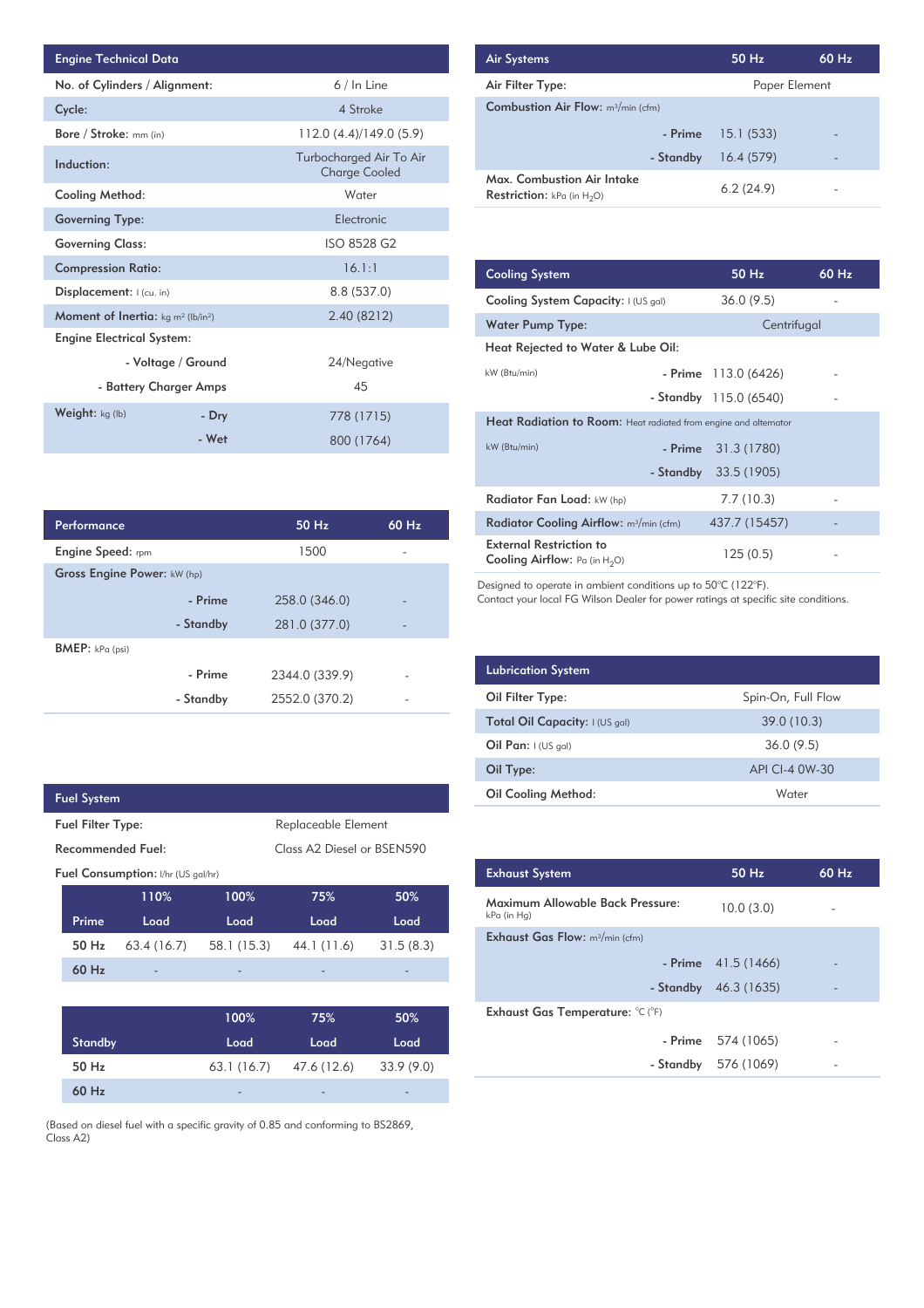| <b>Alternator Physical Data</b>   |                 |
|-----------------------------------|-----------------|
| Manufactured for FG Wilson by:    | Leroy Somer     |
| Model:                            | LL5014J         |
| No. of Bearings:                  |                 |
| <b>Insulation Class:</b>          | H               |
| <b>Winding Pitch Code:</b>        |                 |
| Wires:                            | 12 <sup>2</sup> |
| <b>Ingress Protection Rating:</b> |                 |
| <b>Excitation System:</b>         | <b>SHUNT</b>    |
| <b>AVR Model:</b>                 |                 |

| Alternator<br>Performance Data: |          | 50 Hz             |          | 60 Hz |
|---------------------------------|----------|-------------------|----------|-------|
| Data Item                       | 415/240V | 400/230V          | 380/220V |       |
|                                 |          | 230/115V<br>230 V |          |       |
| <b>Motor Starting</b>           |          |                   |          |       |
| Capability* kVA                 |          |                   |          |       |
| <b>Short Circuit</b>            |          |                   |          |       |
| Capacity** %                    | 300      | 300               | 300      |       |
| <b>Reactances: Per Unit</b>     |          |                   |          |       |
| Xd                              |          |                   |          |       |
| X'd                             |          |                   |          |       |
| X"d                             |          |                   |          |       |

Reactances shown are applicable to prime ratings.

\*Based on 30% voltage dip at 0.6 power factor and SHUNT excitation.

\*\*With optional permanent magnet generator or AREP excitation.

| Output Ratings Technical Data 50 Hz |        |       |          | Output Ratings Technical Data 60 Hz |         |     |        |          |
|-------------------------------------|--------|-------|----------|-------------------------------------|---------|-----|--------|----------|
| Voltage                             | Prime: |       | Standby: |                                     | Voltage |     | Prime: | Standby: |
|                                     | kVA    | kW    | kVA      | kW                                  |         | kVA | kW     | kVA      |
|                                     |        |       |          |                                     |         |     |        |          |
| 400/230V                            | 275.0  | 220.0 | 300.0    | 240.0                               |         |     |        |          |
|                                     |        |       |          |                                     |         |     |        |          |
| 230/115V                            | 275.0  | 220.0 | 300.0    | 240.0                               |         |     |        |          |
|                                     |        |       |          |                                     |         |     |        |          |
|                                     |        |       |          |                                     |         |     |        |          |
|                                     |        |       |          |                                     |         |     |        |          |
|                                     |        |       |          |                                     |         |     |        |          |
|                                     |        |       |          |                                     |         |     |        |          |
|                                     |        |       |          |                                     |         |     |        |          |
|                                     |        |       |          |                                     |         |     |        |          |
|                                     |        |       |          |                                     |         |     |        |          |